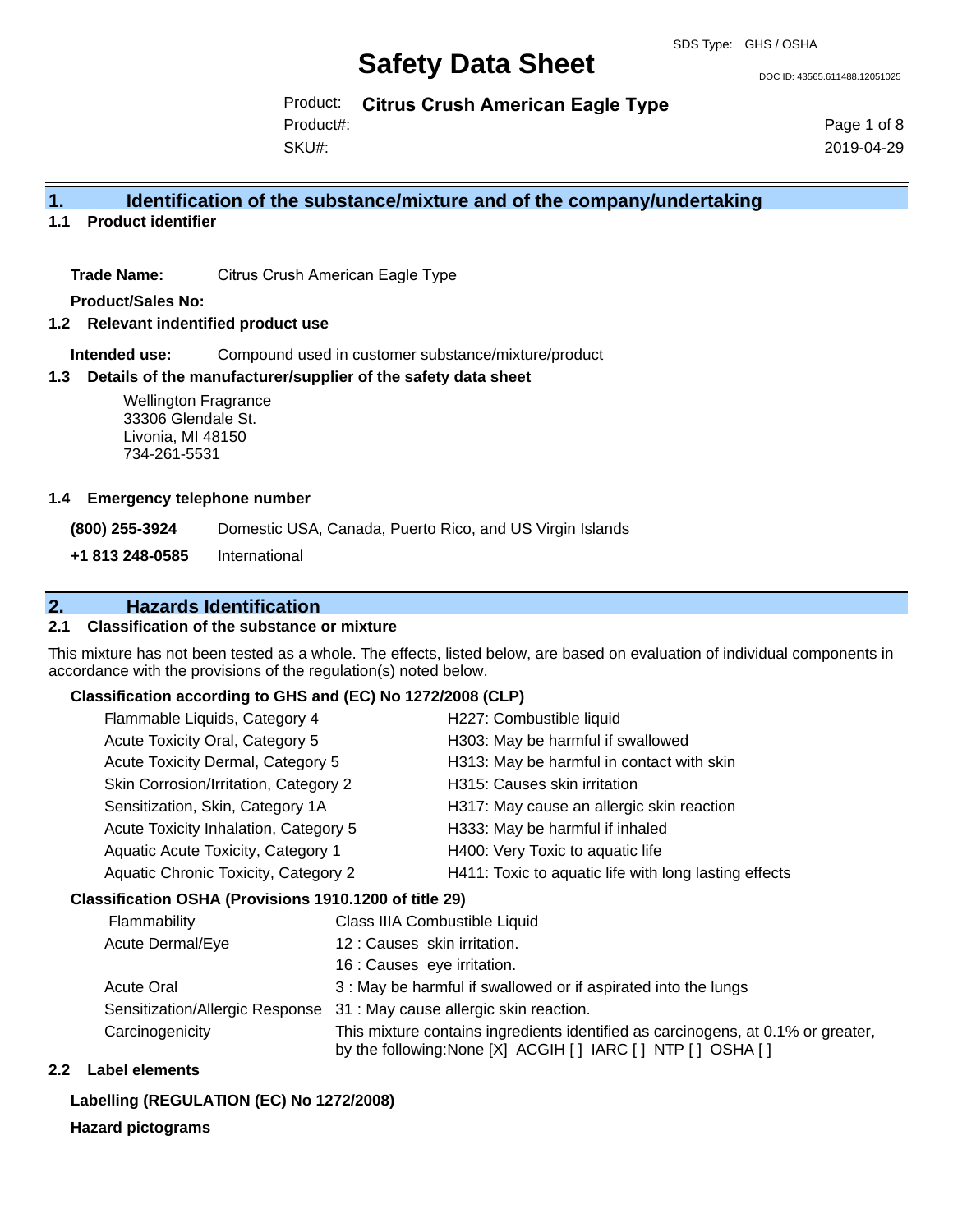DOC ID: 43565.611488.12051025

Product: **Citrus Crush American Eagle Type** Product#:

SKU#:

Page 2 of 8 2019-04-29



### **Signal Word: Warning**

| <b>Hazard statments</b> |                                                 |
|-------------------------|-------------------------------------------------|
| H <sub>22</sub> 7       | Combustible liquid                              |
| H303                    | May be harmful if swallowed                     |
| H313                    | May be harmful in contact with skin             |
| H315                    | Causes skin irritation                          |
| H317                    | May cause an allergic skin reaction             |
| H333                    | May be harmful if inhaled                       |
| H400                    | Very Toxic to aquatic life                      |
| H411                    | Toxic to aquatic life with long lasting effects |

### **Precautionary Statements**

#### **Prevention:**

| P <sub>2</sub> 35 | Keep cool                                                                                                                             |
|-------------------|---------------------------------------------------------------------------------------------------------------------------------------|
| P <sub>264</sub>  | Wash hands thoroughly after handling                                                                                                  |
| P <sub>272</sub>  | Contaminated work clothing should not be allowed out of the workplace                                                                 |
| P <sub>273</sub>  | Avoid release to the environment                                                                                                      |
| Response:         |                                                                                                                                       |
| $P302 + P352$     | IF ON SKIN: Wash with soap and water                                                                                                  |
| $P304 + P312$     | IF INHALED: Call a POISON CENTER or doctor/physician if you feel unwell                                                               |
| P312              | Call a POISON CENTER or doctor/physician if you feel unwell                                                                           |
| $P333 + P313$     | If skin irritation or a rash occurs: Get medical advice/attention                                                                     |
| P362              | Take off contaminated clothing and wash before reuse                                                                                  |
| P363              | Wash contaminated clothing before reuse                                                                                               |
| P370 + P378       | In case of fire: Use Carbon dioxide (CO2), Dry chemical, or Foam for extinction. Do not use<br>a direct water jet on burning material |
| P391              | <b>Collect Spillage</b>                                                                                                               |
|                   |                                                                                                                                       |

### **2.3 Other Hazards**

**no data available**

### **3. Composition/Information on Ingredients**

### **3.1 Mixtures**

This product is a complex mixture of ingredients, which contains among others the following substance(s), presenting a health or environmental hazard within the meaning of the UN Globally Harmonized System of Classification and Labeling of Chemicals (GHS):

| CAS#<br>Ingredient | EC#                                 | Conc.<br>Range | <b>GHS Classification</b>    | <b>OSHA Classification</b> |
|--------------------|-------------------------------------|----------------|------------------------------|----------------------------|
| 24851-98-7         | 246-495-9<br>Methyldihydrojasmonate | $10 - 20 %$    | H402                         |                            |
| $101 - 86 - 0$     | 202-983-3                           | $10 - 20%$     | H303; H316; H317; H400; H411 | 11.15                      |
|                    | Hexyl cinnamaldehyde                |                |                              |                            |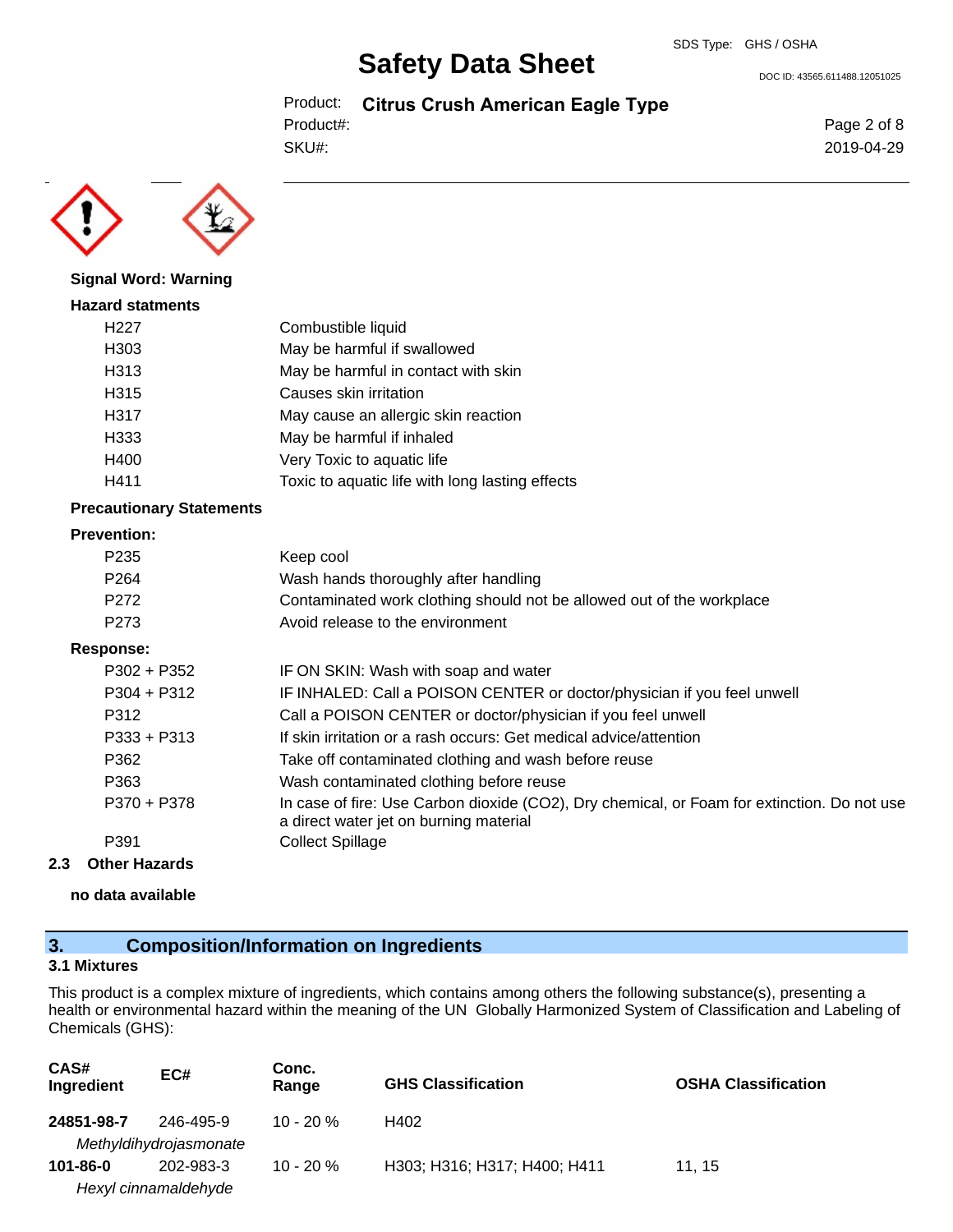DOC ID: 43565.611488.12051025

|           | Product: Citrus Crush American Eagle Type |
|-----------|-------------------------------------------|
| Product#: |                                           |
| SKU#:     |                                           |

Page 3 of 8 2019-04-29

| <b>CAS#</b><br>Ingredient | EC#                                       | Conc.<br>Range                                            | <b>GHS Classification</b>                                           | <b>OSHA Classification</b> |
|---------------------------|-------------------------------------------|-----------------------------------------------------------|---------------------------------------------------------------------|----------------------------|
| 54464-57-2                | 259-174-3                                 | $5 - 10%$                                                 | H315; H317; H400; H410                                              | 11, 31                     |
|                           | Tetramethyl Acetyloctahydronaphthalenes   |                                                           |                                                                     |                            |
| 68647-72-3                | 232-433-8                                 | $2 - 5%$                                                  | H226; H304; H315; H317; H400; H410                                  | 12, 3, 31                  |
| Limonene                  |                                           |                                                           |                                                                     |                            |
| 63500-71-0                | 405-040-6                                 | $1 - 2%$                                                  | H319                                                                |                            |
|                           | Isobutyl Methyl Tetrahydropyranol         |                                                           |                                                                     |                            |
| 118-58-1                  | 204-262-9                                 | $1 - 2%$                                                  | H303; H317; H319; H320; H401; H412                                  | 31                         |
| <b>Benzyl Salicylate</b>  |                                           |                                                           |                                                                     |                            |
| 8008-57-9                 | 232-433-8                                 | $1 - 2%$                                                  | H226; H304; H315; H400; H410                                        | 12, 3, 31                  |
|                           | Citrus Aurantium Dulcis (Orange) Peel Oil |                                                           |                                                                     |                            |
| 103-95-7                  | 203-161-7                                 | $1 - 2%$                                                  | H227; H303; H315; H317; H401; H412                                  | 11, 15, 31                 |
|                           |                                           | 2-Methyl-3-(p-isopropylphenyl)propionaldehyde             |                                                                     |                            |
| 68917-33-9                | 284-515-8                                 | $1 - 2%$                                                  | H226; H304; H315; H400; H410                                        | 12, 3, 31                  |
| Lemon oil terpenes        |                                           |                                                           |                                                                     |                            |
| 27606-09-3                | 248-561-2                                 | $1 - 2%$                                                  | H302                                                                |                            |
|                           |                                           | 2,4-Dimethyl-4,4a,5,9b-tetrahydroindeno[1,2-d]-1,3-dioxin |                                                                     |                            |
| 319002-92-1               | 437-530-0                                 | $1 - 2%$                                                  | H226; H402; H412                                                    |                            |
|                           |                                           | Propyl (2S)-2-(1,1-dimethylpropoxy)-propanoate            |                                                                     |                            |
| 1205-17-0                 | 214-881-6                                 | $0.1 - 1.0 \%$                                            | H303; H317; H361; H401; H411                                        |                            |
|                           |                                           | a-Methyl-1,3-benzodioxole-5-propionaldehyde               |                                                                     |                            |
| 5989-27-5                 | 227-813-5                                 | $0.1 - 1.0 \%$                                            | H226; H304; H315; H317; H400; H410                                  | 11, 15, 23                 |
| Limonene                  |                                           |                                                           |                                                                     |                            |
| 106-22-9<br>Citronellol   | 203-375-0                                 | $0.1 - 1.0 %$                                             | H303; H313; H315; H317; H319; H319;<br>H401                         | 11, 15                     |
| 23696-85-7                | 245-833-2                                 | $0.01 - 0.1\%$                                            | H313; H315; H317; H401; H411                                        | 31                         |
|                           |                                           |                                                           | 1-(2,6,6-Trimethylcyclohexa-1,3-dienyl)-2-buten-1-one (Damascenone) |                            |
|                           |                                           | See Section 16 for full text of GHS classification codes  |                                                                     |                            |

Total Hydrocarbon Content (%  $w/w$ ) = 7.52

| <b>First Aid Measures</b><br>4.                                    |                                                                                                               |  |
|--------------------------------------------------------------------|---------------------------------------------------------------------------------------------------------------|--|
| Description of first aid measures<br>4.1                           |                                                                                                               |  |
| Inhalation:                                                        | Remove from exposure site to fresh air and keep at rest.<br>Obtain medical advice.                            |  |
| Eye Exposure:                                                      | Flush immediately with water for at least 15 minutes.<br>Contact physician if symptoms persist.               |  |
| <b>Skin Exposure:</b>                                              | Remove contaminated clothes. Wash thoroughly with water (and soap).<br>Contact physician if symptoms persist. |  |
| Ingestion:                                                         | Rinse mouth with water and obtain medical advice.                                                             |  |
| Most important symptoms and effects, both acute and delayed<br>4.2 |                                                                                                               |  |
| Symptoms:                                                          | no data available                                                                                             |  |
| Risks:                                                             | Refer to Section 2.2 "Hazard Statements"                                                                      |  |

**4.3 Indication of any immediate medical attention and special treatment needed**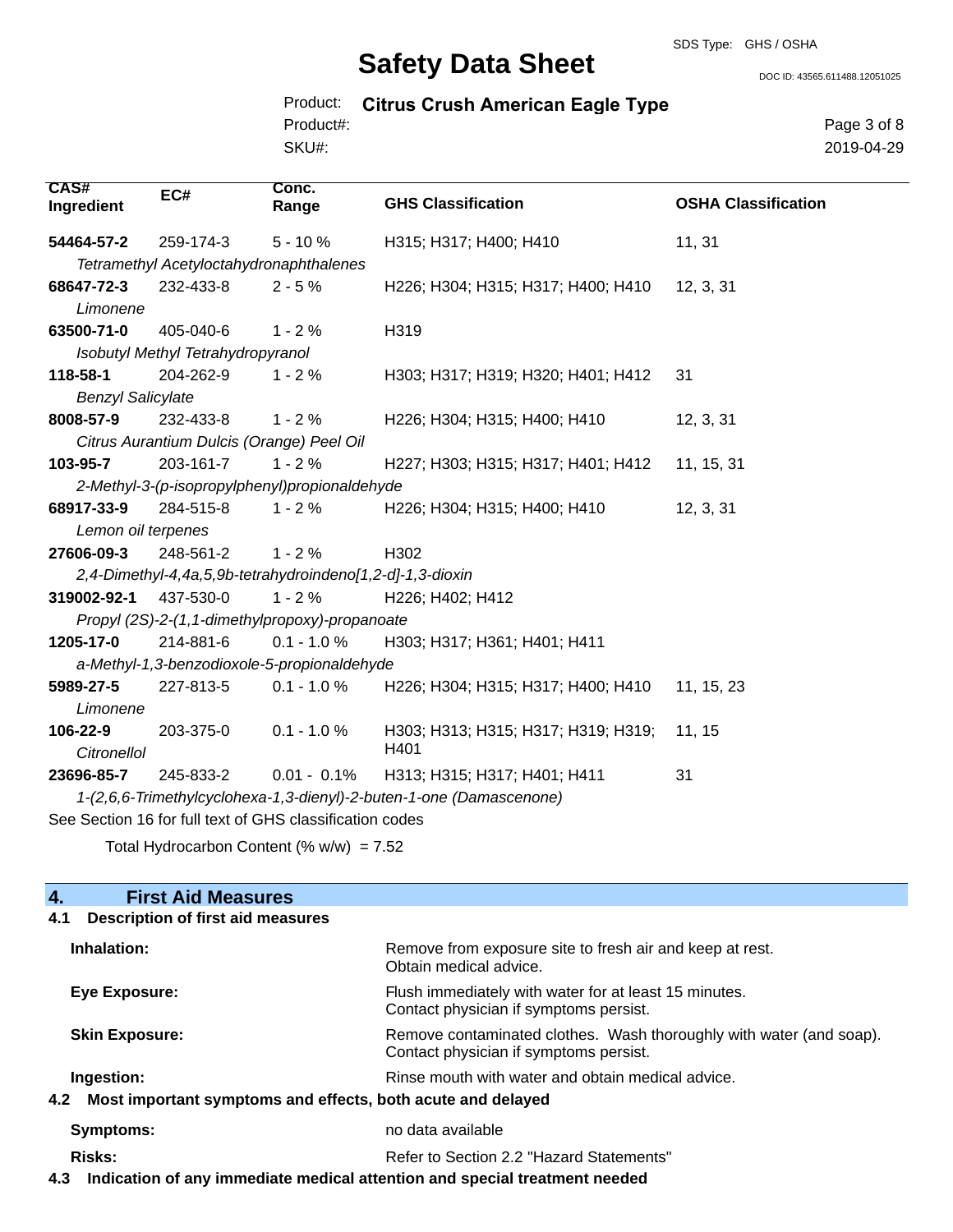DOC ID: 43565.611488.12051025

### Product: **Citrus Crush American Eagle Type**

Product#:

SKU#:

Page 4 of 8 2019-04-29

| Treatment: |                                                                                  | Refer to Section 2.2 "Response"                                                               |
|------------|----------------------------------------------------------------------------------|-----------------------------------------------------------------------------------------------|
| 5.<br>5.1  | <b>Fire-Fighting measures</b><br><b>Extinguishing media</b>                      |                                                                                               |
| 5.2        | Suitable:<br>Unsuitable<br>Special hazards arising from the substance or mixture | Carbon dioxide (CO2), Dry chemical, Foam<br>Do not use a direct water jet on burning material |
| 5.3        | During fire fighting:<br><b>Advice for firefighters</b>                          | Water may be ineffective                                                                      |
|            | <b>Further information:</b>                                                      | Standard procedure for chemical fires                                                         |
|            |                                                                                  |                                                                                               |

### **6. Accidental Release Measures**

### **6.1 Personal precautions, protective equipment and emergency procedures**

Avoid inhalation and contact with skin and eyes. A self-contained breathing apparatus is recommended in case of a major spill.

### **6.2 Environmental precautions**

Keep away from drains, soil, and surface and groundwater.

### **6.3 Methods and materials for containment and cleaning up**

Clean up spillage promptly. Remove ignition sources. Provide adequate ventilation. Avoid excessive inhalation of vapors. Gross spillages should be contained by use of sand or inert powder and disposed of according to the local regulations.

#### **6.4 Reference to other sections**

Not Applicable

### **7. Handling and Storage**

### **7.1 Precautions for safe handling**

Apply according to good manufacturing and industrial hygiene practices with proper ventilation. Do not drink, eat or smoke while handling. Respect good personal hygiene.

#### **7.2 Conditions for safe storage, including any incompatibilities**

Store in a cool, dry and ventilated area away from heat sources and protected from light in tightly closed original container. Avoid plastic and uncoated metal container. Keep air contact to a minimum.

### **7.3 Specific end uses**

No information available

### **8. Exposure Controls/Personal Protection**

#### **8.1 Control parameters**

| <b>Exposure Limits:</b><br>Contains no substances with occupational exposure limit values |  |
|-------------------------------------------------------------------------------------------|--|
|-------------------------------------------------------------------------------------------|--|

**Engineering Controls:** Use local exhaust as needed.

### **8.2 Exposure controls - Personal protective equipment**

**Eye protection:** Tightly sealed goggles, face shield, or safety glasses with brow guards and side shields, etc. as may be appropriate for the exposure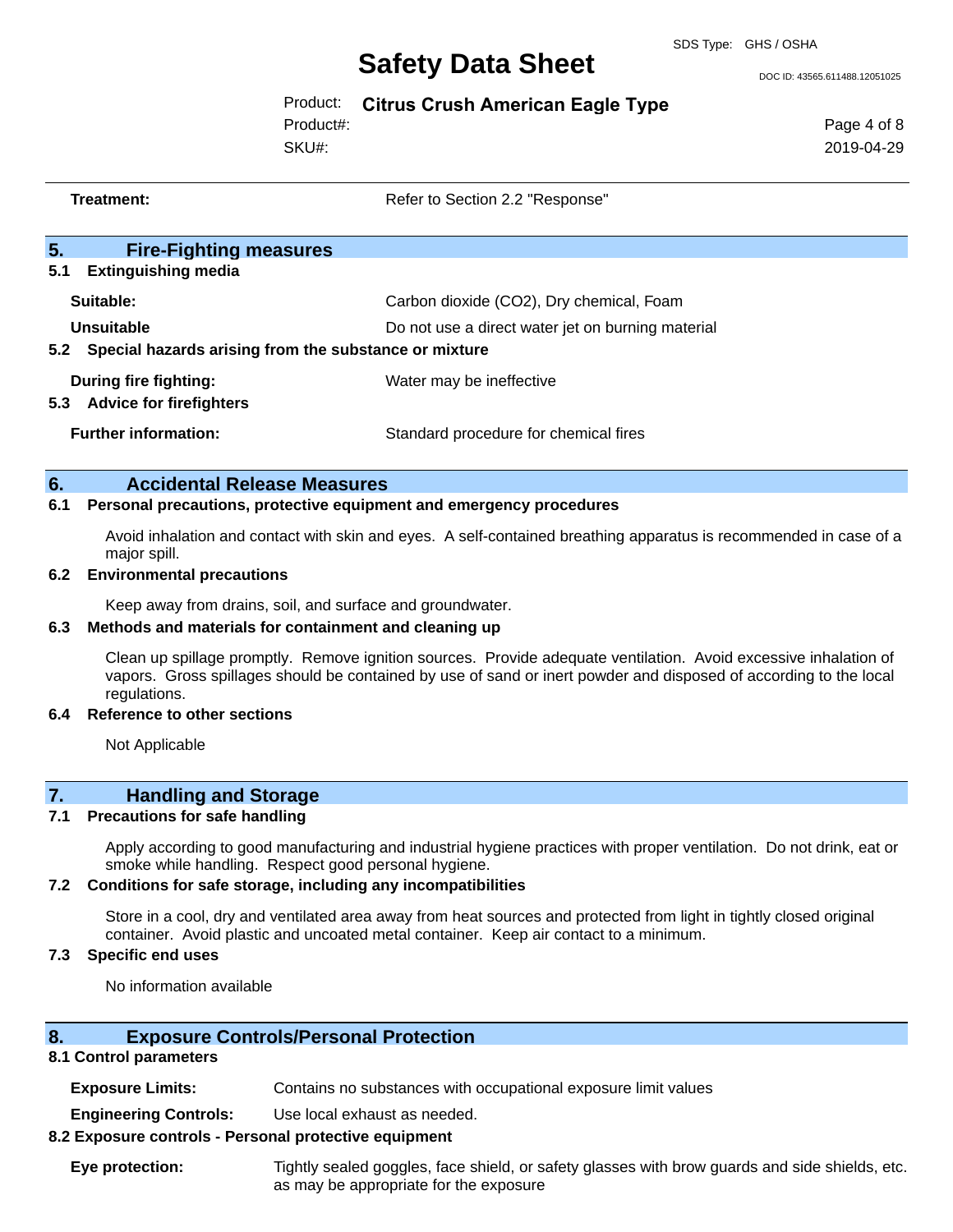DOC ID: 43565.611488.12051025

Product: **Citrus Crush American Eagle Type** SKU#: Product#:

Page 5 of 8 2019-04-29

| <b>Respiratory protection:</b> | Avoid excessive inhalation of concentrated vapors. Apply local ventilation where appropriate. |
|--------------------------------|-----------------------------------------------------------------------------------------------|
| <b>Skin protection:</b>        | Avoid Skin contact. Use chemically resistant gloves as needed.                                |

### **9. Physical and Chemical Properties**

**9.1 Information on basic physical and chemical properties**

| Appearance:                  | Liquid                      |
|------------------------------|-----------------------------|
| Odor:                        | <b>Conforms to Standard</b> |
| Color:                       | Conforms to Standard        |
| <b>Viscosity:</b>            | Liquid                      |
| <b>Freezing Point:</b>       | Not determined              |
| <b>Boiling Point:</b>        | Not determined              |
| <b>Melting Point:</b>        | Not determined              |
| <b>Flashpoint (CCCFP):</b>   | 180 F (82.22 C)             |
| <b>Auto flammability:</b>    | Not determined              |
| <b>Explosive Properties:</b> | None Expected               |
| <b>Oxidizing properties:</b> | None Expected               |
| Vapor Pressure (mmHg@20 C):  | 0.1789                      |
| %VOC:                        | 9.961                       |
| Specific Gravity @ 25 C:     | Not determined              |
| Density @ 25 C:              | Not determined              |
| Refractive Index @ 20 C:     | Not determined              |
| Soluble in:                  | Oil                         |

### **10. Stability and Reactivity**

| 10.1 Reactivity                         | None                                               |
|-----------------------------------------|----------------------------------------------------|
| <b>10.2 Chemical stability</b>          | Stable                                             |
| 10.3 Possibility of hazardous reactions | None known                                         |
| 10.4 Conditions to avoid                | None known                                         |
| 10.5 Incompatible materials             | Strong oxidizing agents, strong acids, and alkalis |
| 10.6 Hazardous decomposition products   | None known                                         |

### **11. Toxicological Information**

### **11.1 Toxicological Effects**

Acute Toxicity Estimates (ATEs) based on the individual Ingredient Toxicity Data utilizing the "Additivity Formula"

**Acute toxicity - Inhalation - (Rat) mg/L/4hr** (LC50: 54.67) May be harmful if inhaled

**Acute toxicity - Oral - (Rat) mg/kg** (LD50: 3,713.71) May be harmful if swallowed **Acute toxicity - Dermal - (Rabbit) mg/kg** (LD50: 4,485.56) May be harmful in contact with skin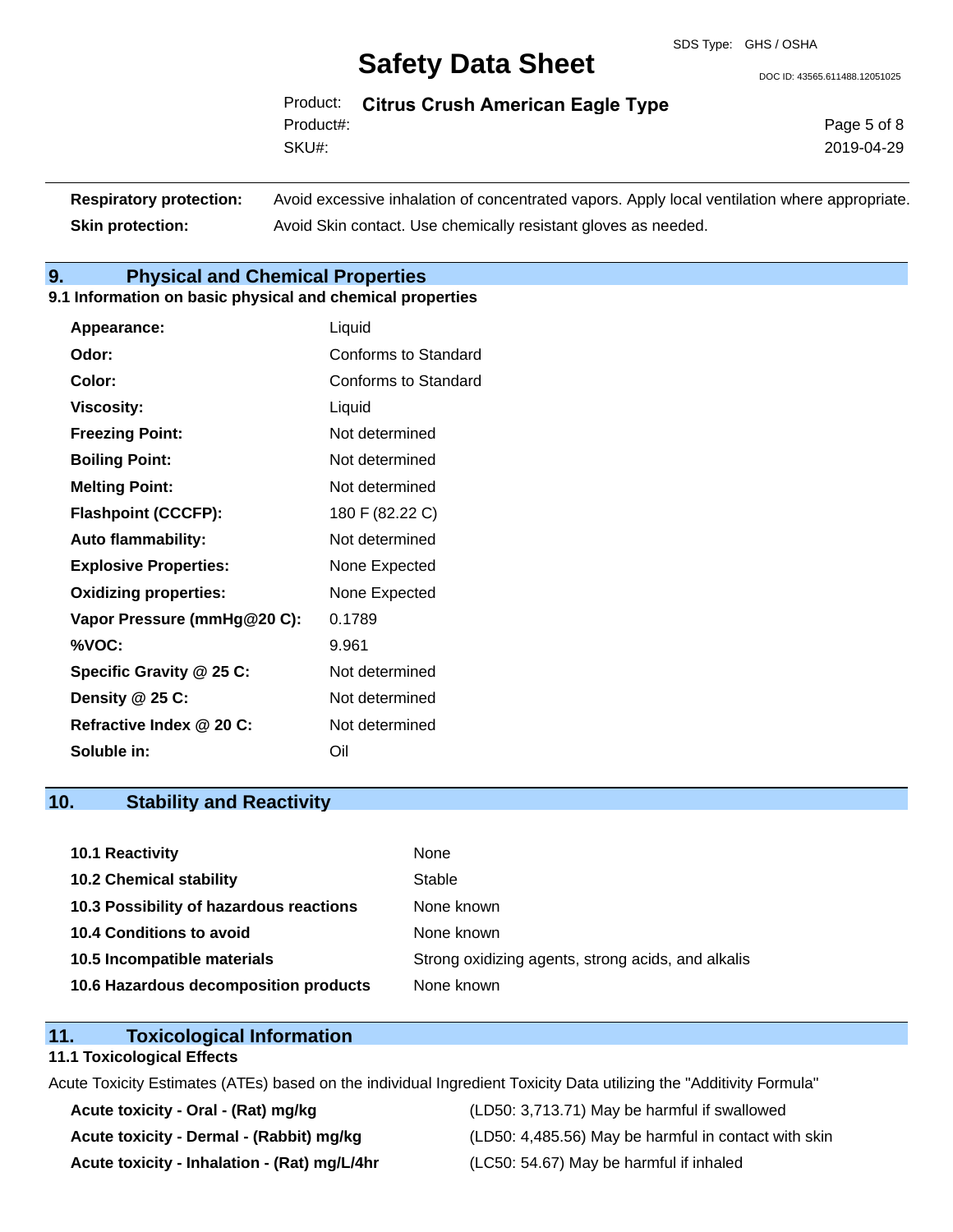### **Safety Data Sheet** SDS Type: GHS / OSHA

DOC ID: 43565.611488.12051025

Product: **Citrus Crush American Eagle Type** SKU#: Product#:

Page 6 of 8 2019-04-29

| <b>Skin corrosion / irritation</b>                 | Causes skin irritation                                   |
|----------------------------------------------------|----------------------------------------------------------|
| Serious eye damage / irritation                    | Not classified - the classification criteria are not met |
| <b>Respiratory sensitization</b>                   | Not classified - the classification criteria are not met |
| <b>Skin sensitization</b>                          | May cause an allergic skin reaction                      |
| <b>Germ cell mutagenicity</b>                      | Not classified - the classification criteria are not met |
| Carcinogenicity                                    | Not classified - the classification criteria are not met |
| <b>Reproductive toxicity</b>                       | Not classified - the classification criteria are not met |
| Specific target organ toxicity - single exposure   | Not classified - the classification criteria are not met |
| Specific target organ toxicity - repeated exposure | Not classified - the classification criteria are not met |
| <b>Aspiration hazard</b>                           | Not classified - the classification criteria are not met |

**12. Ecological Information 12.1 Toxicity**

| <b>Acute acquatic toxicity</b>     | Very Toxic to aquatic life                      |
|------------------------------------|-------------------------------------------------|
| <b>Chronic acquatic toxicity</b>   | Toxic to aquatic life with long lasting effects |
| <b>Toxicity Data on soil</b>       | no data available                               |
| <b>Toxicity on other organisms</b> | no data available                               |
|                                    |                                                 |
| 12.2 Persistence and degradability | no data available                               |
| 12.3 Bioaccumulative potential     | no data available                               |
| 12.4 Mobility in soil              | no data available                               |
| 12.5 Other adverse effects         | no data available                               |

### **13. Disposal Conditions**

### **13.1 Waste treatment methods**

Do not allow product to reach sewage systems. Dispose of in accordance with all local and national regulations. Send to a licensed waste management company.The product should not be allowed to enter drains, water courses or the soil. Do not contaminate ponds, waterways or ditches with chemical or used container.

### **14. Transport Information**

| Regulator                                          |            | <b>Class</b> | <b>Pack Group</b>                   | <b>Sub Risk</b> | UN-nr.        |
|----------------------------------------------------|------------|--------------|-------------------------------------|-----------------|---------------|
| U.S. DOT (Non-Bulk)                                |            |              | Not Regulated - Not Dangerous Goods |                 |               |
| <b>Chemicals NOI</b>                               |            |              |                                     |                 |               |
| <b>ADR/RID (International Road/Rail)</b>           |            |              |                                     |                 |               |
| <b>Environmentally Hazardous</b><br>Liquid, n.o.s. | Substance. | 9            | Ш                                   |                 | UN3082        |
| <b>IATA (Air Cargo)</b>                            |            |              |                                     |                 |               |
| <b>Environmentally Hazardous</b><br>Liquid, n.o.s. | Substance. | 9            | Ш                                   |                 | <b>UN3082</b> |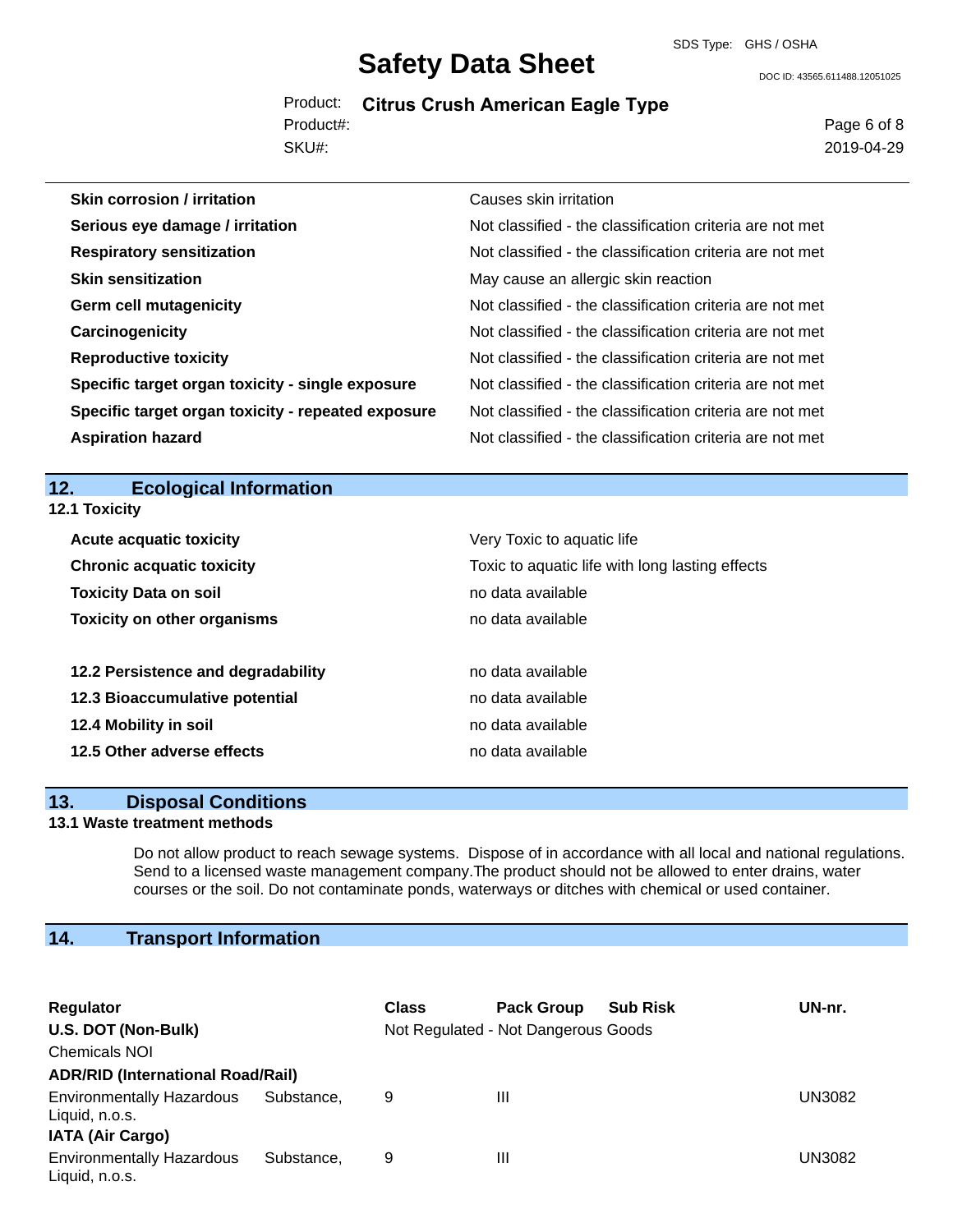#### SDS Type: GHS / OSHA

## **Safety Data Sheet**

DOC ID: 43565.611488.12051025

|                                                                          | Product:     |   | <b>Citrus Crush American Eagle Type</b>                                                          |               |
|--------------------------------------------------------------------------|--------------|---|--------------------------------------------------------------------------------------------------|---------------|
|                                                                          | Product#:    |   |                                                                                                  | Page 7 of 8   |
|                                                                          | SKU#:        |   |                                                                                                  | 2019-04-29    |
| IMDG (Sea)                                                               |              |   |                                                                                                  |               |
| <b>Environmentally Hazardous</b><br>Liquid, n.o.s.                       | Substance,   | 9 | Ш                                                                                                | <b>UN3082</b> |
| 15.<br><b>Regulatory Information</b><br><b>U.S. Federal Regulations:</b> |              |   |                                                                                                  |               |
| <b>TSCA (Toxic Substance Control Act):</b>                               |              |   | All components of the substance/mixture are listed or exempt                                     |               |
| 40 CFR(EPCRA, SARA, CERCLA and CAA)<br><b>U.S. State Regulations:</b>    |              |   | This product contains NO components of concern.                                                  |               |
| <b>California Proposition 65 Warning</b>                                 |              |   | This product contains the following components:                                                  |               |
| 123-35-3(NF 204-622-5 0.01 - 0.1%                                        |              |   | beta-Myrcene (NFS)                                                                               |               |
| <b>Canadian Regulations:</b>                                             |              |   |                                                                                                  |               |
| <b>DSL/NDSL</b>                                                          |              |   | 100.00% of the components are listed or exempt. The following<br>components are NOT on the List: |               |
| 149713-23-5                                                              | $\leq$ 4 ppm |   | 2H-Pyran, tetrahydro-4-methyl-2-phenyl-, (2R, 4S)-rel                                            |               |

### **16. Other Information**

#### **GHS H-Statements referred to under section 3**

| H226 : Flammable liquid and vapour                          |
|-------------------------------------------------------------|
| H304 : May be fatal if swallowed and enters airways         |
| H317 : May cause an allergic skin reaction                  |
| H320 : Causes eye irritation                                |
| H401 : Toxic to aquatic life                                |
| H410 : Very toxic to aquatic life with long lasting effects |
|                                                             |

#### **Total Fractional Values**

(TFV) Risk (TFV) Risk (1.57) Skin Corrosion/Irritation, Category 2 (5.00) Sensitization, Skin, Category 1A (1.03) Aquatic Acute Toxicity, Category 1 (6.05) Aquatic Chronic Toxicity, Category 2

H302 : Harmful if swallowed H316 : Causes mild skin irritation H319 : Causes serious eye irritation H361 : Suspected of damaging fertility or the unborn child H402 : Harmful to aquatic life s H412 : Harmful to aquatic life with long lasting effects

- 
- 

#### Remarks

This safety data sheet is based on the properties of the material known to WellingtonFragrance at the time the data sheet was issued. The safety data sheet is intended to provide information for a health and safety assessment of the material and the circumstances, under which it is packaged, stored or applied in the workplace. For such a safety assessment Wellington Fragrance holds no responsibility. This document is not intended for quality assurance purposes.